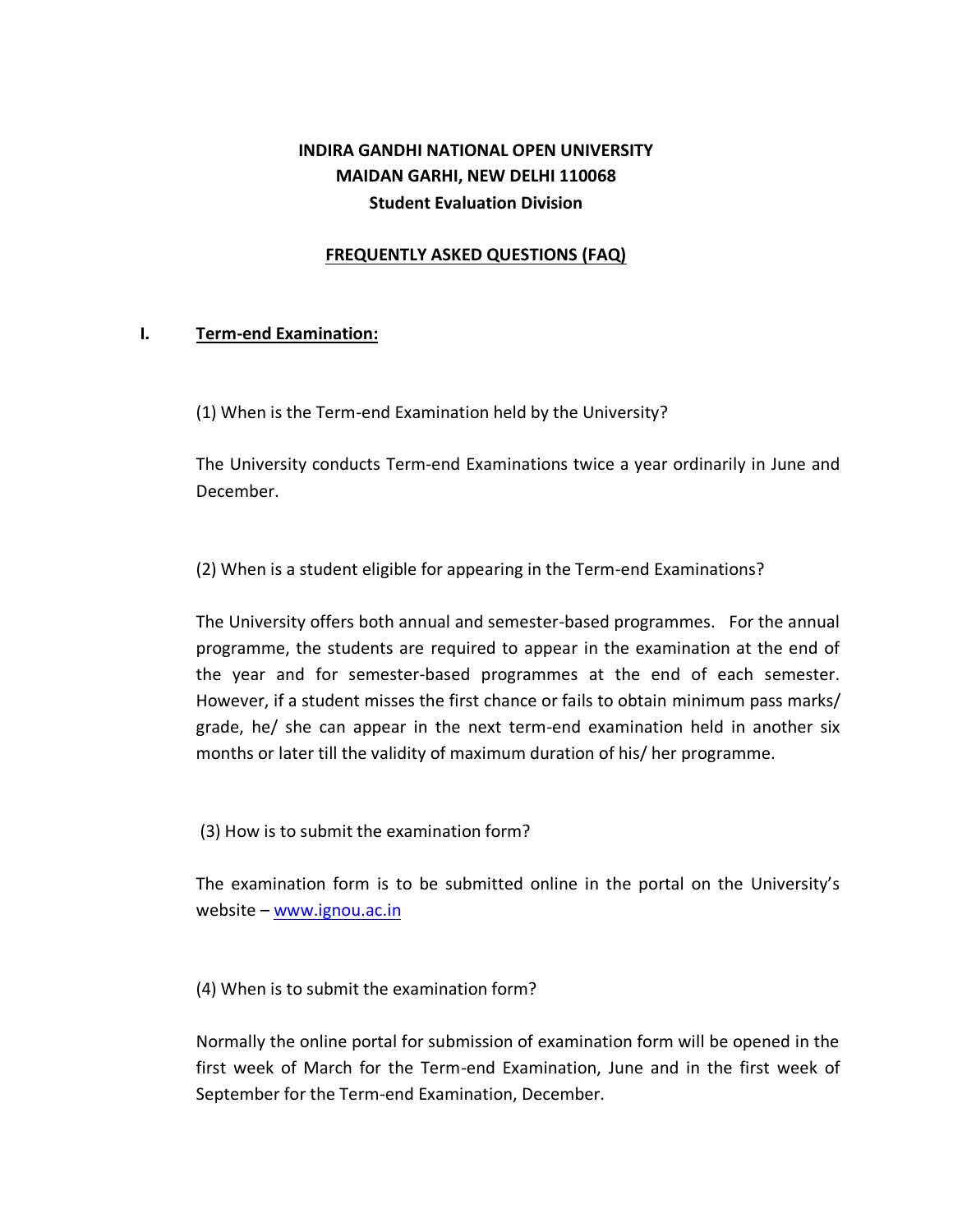(5) Is there any examination fees and if so, how to remit the examination fee?

Yes. The examination fee per course is Rs.200/- at present and it is to be paid online through the payment gateway with the help of debit card/ credit card/ internet banking at the time of submission of examination form.

(6) Is the examination conducted in online mode or offline mode?

The Term-end Theory Examinations are conducted in offline mode.

(7) Does a student have choice of examination centre?

Yes. A student has the choice of examination center from among the established examination centres subject to the availability of seats as every examination centre has a limited seating capacity. The examination centre is allotted on 'first come, first served' basis.

(8) What is the procedure for the change of examination centre?

Normally, no request for change of examination centre is entertained. However, in extraordinary cases, a student can make a request to the Registrar, Student Evaluation Division, Block 12, Maidan Garhi, New Delhi 110068 or Regional Director of the concerned Regional Centre with all documentary evidence in support of his/ her claim.

(9) When will the examination schedule/ date-sheet be available for the students?

Usually, the examination schedule/ date-sheet is uploaded on the University's website in the first week of January for the Term-end Examination, June and in the first week of July for the Term-end Examination, December. However, in the current scenario of COVID-19 pandemic, the schedules are revised and uploaded three weeks in advance from the date of commencement of the term-end examinations.

(10) Can I submit the examination form more than once?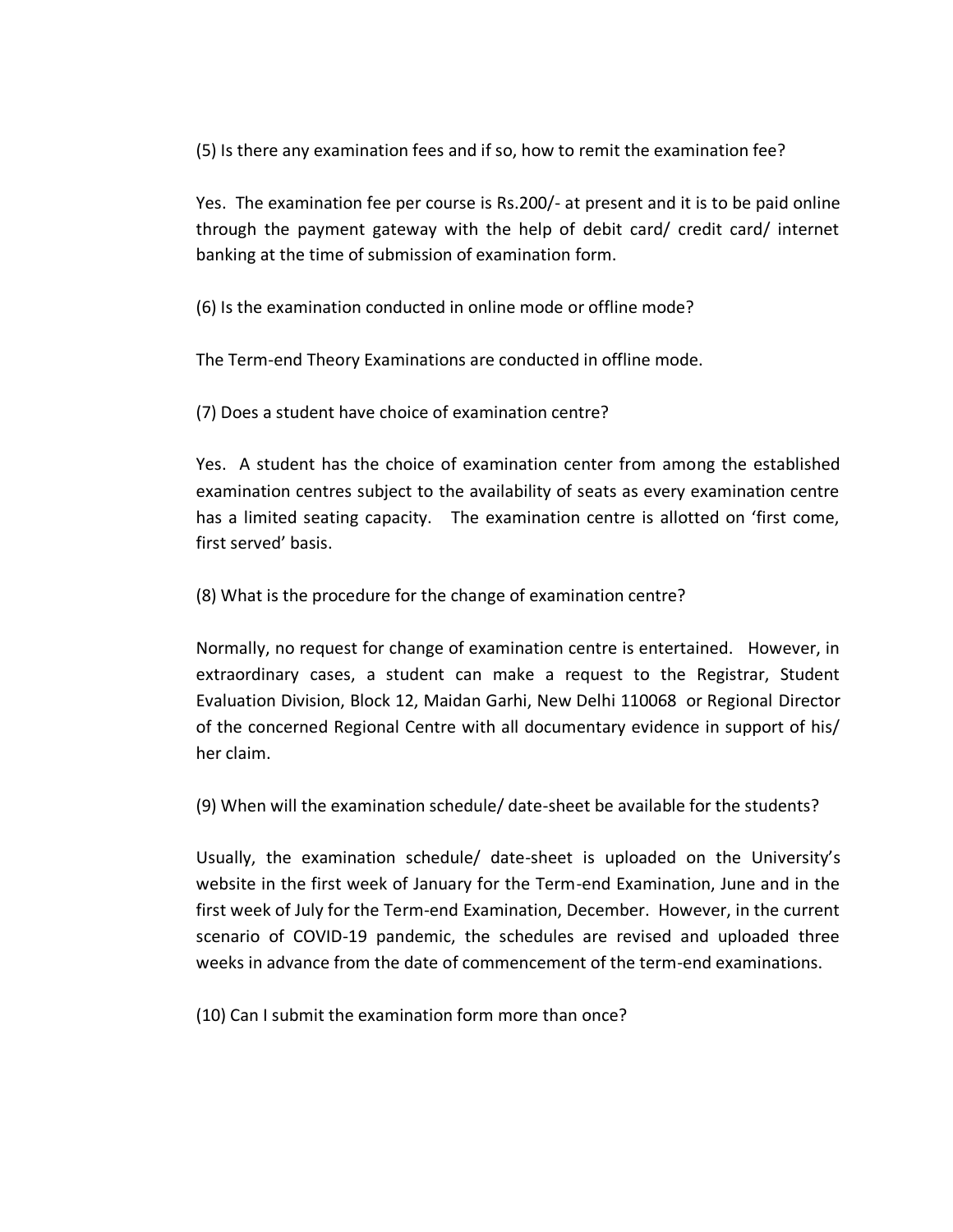Yes. You can submit examination form more than once. In case you want to add more number of courses you can submit the second form. The same will be merged by the University before issuing the hall ticket.

(11) Do I have to pay the examination fee for the courses whose result appeared in the earlier term-end examination have not been declared?

Yes. You are required to pay the examination fee. This happens very occasionally. However, as per the software your application will be accepted on receipt of payment.

(12) Do you have Regional Centre-wise or Study Centre-wise declaration of results?"

No. Results are declared as and when the evaluation is over irrespective of the regional centre or study centre.

(13) My examination is scheduled for tomorrow and I have not received my hall ticket? I have received my hall ticket only for partial courses and not for all courses for which I have submitted. What can be done?

Hall tickets are uploaded on the University's website at least one week before the commencement of the term-end examinations. In case, if your hall ticket is not found or some courses are missing, you may immediately contact the Registrar, SED, Block 12, IGNOU, Maidan Garhi, New Delhi 110068 or you can send email to [examii@ignou.ac.in](mailto:examii@ignou.ac.in) There is a possibility that your re-registration details were not updated. But you may do the above immediately after the hall tickets are uploaded. If you send an email one day before, it will be difficult to coordinate.

(14) I am a student of IGNOU attached to a study centre in under the Regional Centre, Jaipur. But during next December for professional reasons, I shall be staying in Kolkata. Can I appear in the Term-end Examination, December from Kolkata? If so, do I need to change my Regional Centre from Jaipur to Kolkata?

You can appear in the term-end examination anywhere from India. You need not change your Regional Centre. While submission of examination form online, you click the Regional Centre under whose jurisdiction you want to appear in the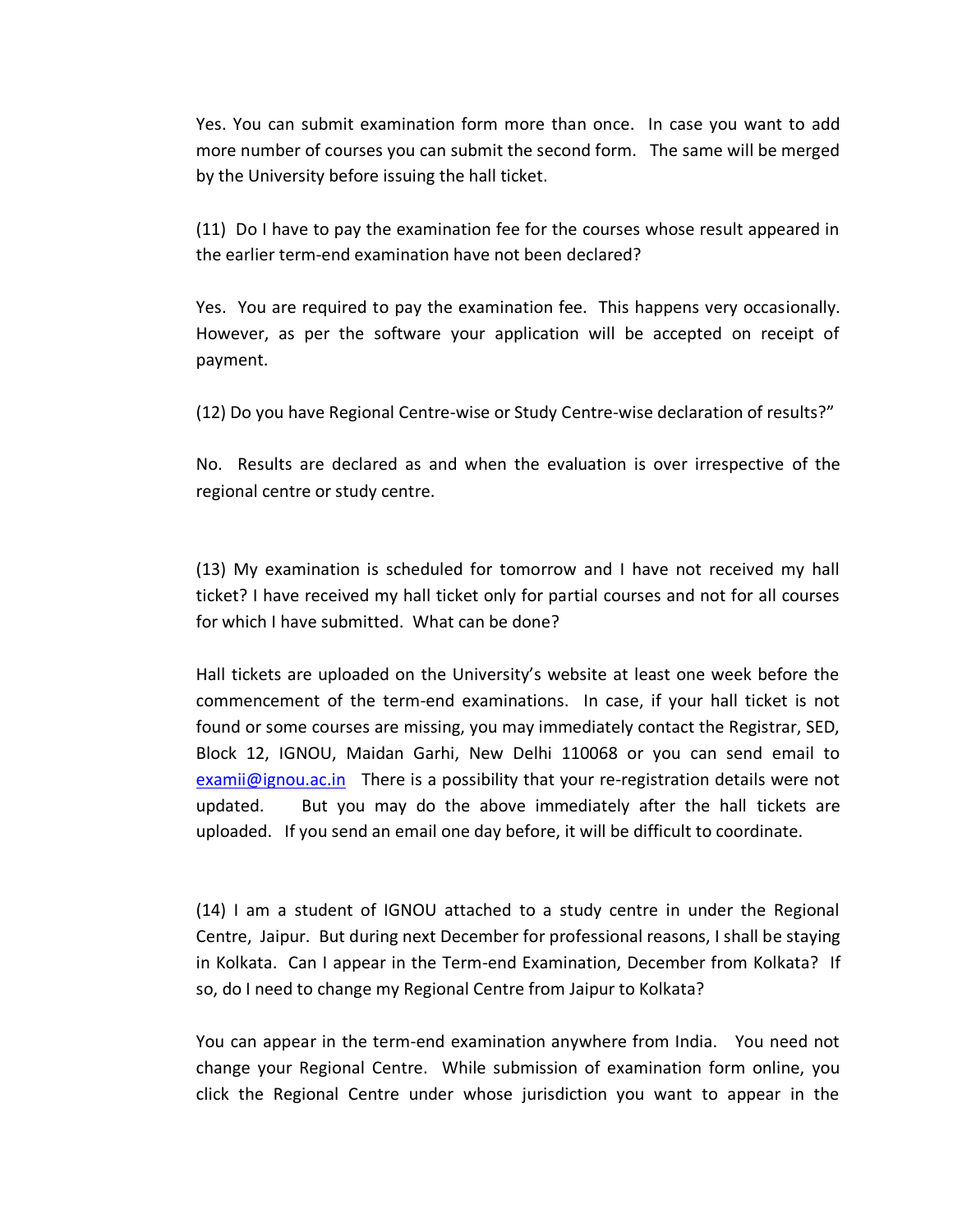examination. When clicking, list of examination centres activated under that Regional Centre will appear. You may choose the examination centre in which you want to appear for the examination.

(15) Can I change my examination centre? What is the procedure for change of examination centre?

Normally application for change of centre is not entertained. In extraordinary cases, an application for change of cnetre may be submitted to the Registrar, Student Evaluation Division, Block 12, IGNOU, Maidan Garhi, New Delhi 110068 or send an application to the email id [examii@ignou.ac.in](mailto:examii@ignou.ac.in) along with all documentary proof in support of your claim. Change of centre within the same city is not permissible.

(16) From where can I get suggestive questions for the term-end examination or from where can I get model question paper?

The University does not provide any suggestive questions or model question paper. However, the question papers of previous term-end examinations are uploaded on the University's website [www.ignou.ac.in](http://www.ignou.ac.in/) at Students Zone/Downloads. Generally, the questions in the Assignments are suggestive in nature.

(17) what are the cut off marks for qualifying at the entrance test for the Programmes of BED, BSCN and Management Programmes?

For BED and BSCN Programmes, there is no fixed cut off marks. It depends on the performance of the students. The cut off marks vary from region to region and category to category. For Management Programmes, the minimum qualifying mark in the entrance test – OPENMAT is 50% for General candidates and 45% for the students of SC/ST category.

(18)What can I do when the dates of examinations of the two courses I am appearing are clashing? What can be done at such a situation?

Normally such clash of dates of examination for the courses in the date sheet happen in case of backlog courses. It would not happen in case you are appearing for the first time for the courses. However, there may be a clash if you opt for two courses in the same group in the bachelor degree programmes. This will also happen in case of appearing in the examination of backlog courses. It is informed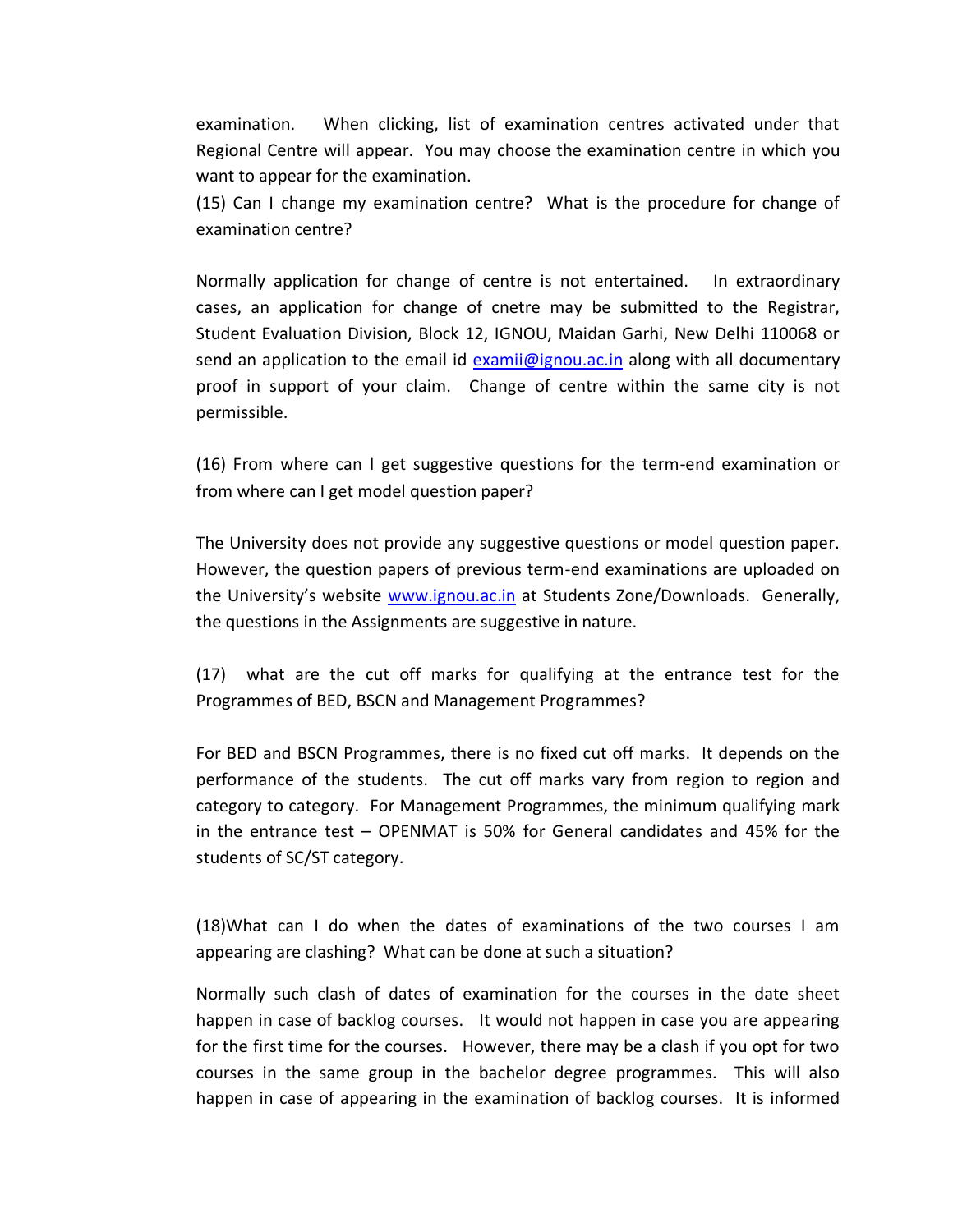that the University conducts term-end examination twice a year and if such clash happens the student may opt to appear for the older course in the first instance and appear for the other course in the subsequent examination.

(19) Is there any provision of Amanuensis/ Writer/ Scribe for the differently-abled students?

Yes. Amanuensis/ Writer/ Scribe can be provided on a request made by the differently-abled students to the Registrar, Student Evaluation Division, IGNOU, New Delhi 110068 OR the Regional Director, concerned IGNOU Regional Centre. The IGNOU Headquarters/Regional Director will communicate to the Superintendent of the Examination Centre for the arrangement of amanuensis. The student can also bring his own writer/ scribe with the prior permission of the Regional Director of the concerned Regional Centre. The writer/ scribe is shall be less qualified (one step below) than the student. A nominal remuneration of amanuensis is paid to the writer/ scribe by the Examination Centre.

(20) Under what circumstances a student can utilize the services of Amanuensis?

A student can utilize the services of Amanuensis in the following situations:

- (i) In case of visually impaired candidates,
- (ii) In case of illness rendering the candidates unable to write and duly certified by a Medical Officer not below the rank of an Assistant Surgeon of Govt./ Municipal Hospital/ Dispensary.
- (iii) In the case of an accident involving injury rendering the candidate unable to write which is duly certified by a Medical Officer not below the rank of an Assistant Surgeon of Govt./ Municipal Hospital/ Dispensary.

(21) How to submit examination form for practical examination?

The students are required to submit the examination form for practical examination for the programmes – BCA/MCA/MSC(MACS)/BLS – at the time of submitting the online examination form for appearing in the term-end examination. For other programmes, the students are required to contact the concerned Regional Centre/ Study Centre. The students are also advised to visit IGNOU website frequently for any changes in future.

(22)Where can I get the model question paper/ suggestive questions for the Term end Examination?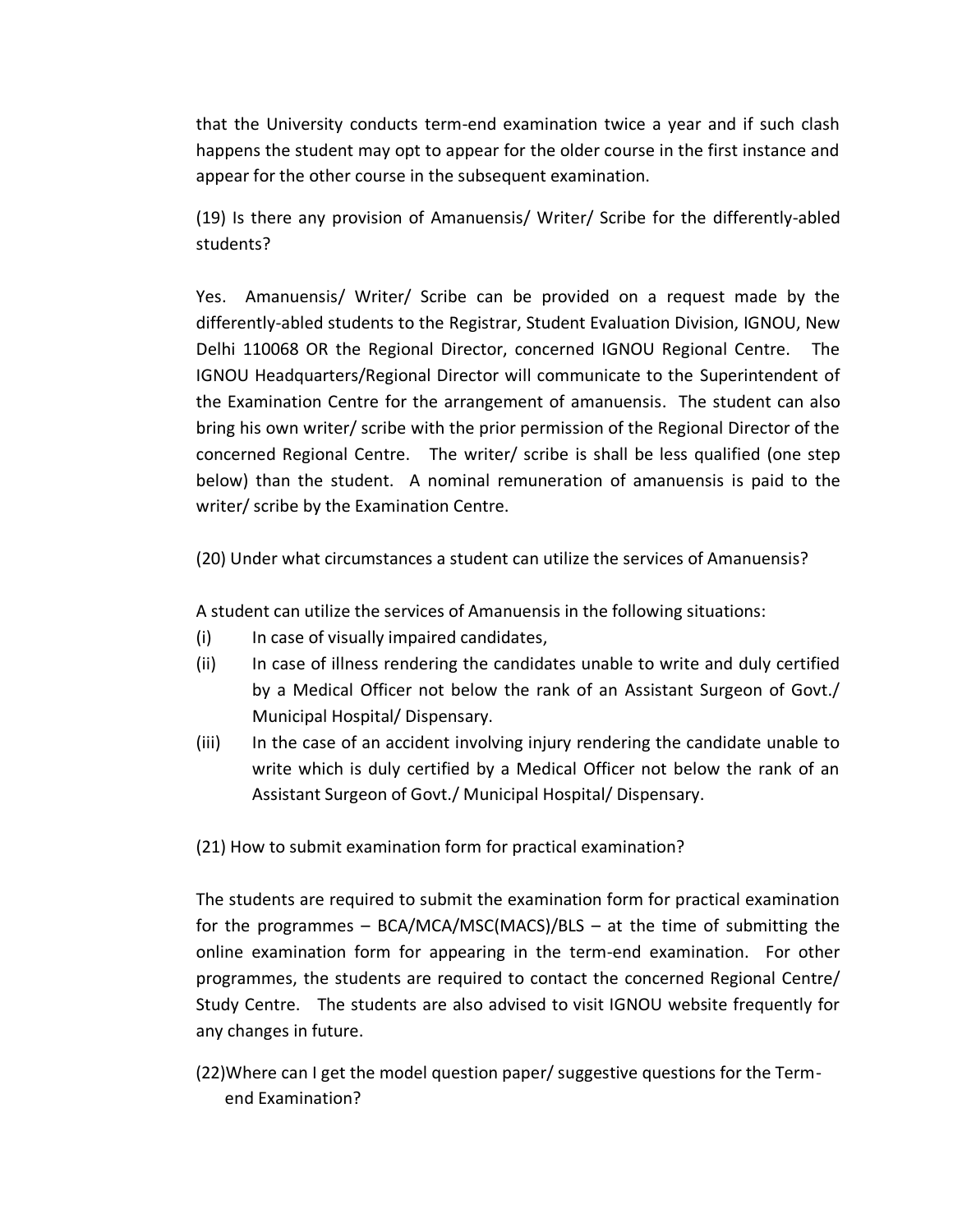The questions of the previous term-end examinations are uploaded on the University's website – [www.ignou.ac.in](http://www.ignou.ac.in/) under downloads. The assignments may also be considered as suggestive questions for the term-end examinations.

(23)When is the practical examination conducted?

Normally the practical examinations are conducted in the month of July for the Term-end Examination, June and in the month of January of the following year for the Term-end Examination, December.

(24)Is the attendance in the practical session compulsory for appearing in the Termend Practical Examination?

Yes. The practical sessions are conducted at Study Centres and a student will be allowed to appear in the practical examination subject to the minimum attendance by the students in the practical session.

(25)Whom can a student contact for all information related to the practical examinations?

For any information regarding the conduct of practical sessions and practical examinations, a student can contact the concerned Regional Centre/ Study Centre.

### **II. Evaluation and Re-evaluation:**

(1) I am not satisfied with the marks/grade obtained in a particular course in the Term-end theory examination. What shall I do?

The University appoints evaluators after taking their qualification and experience into account. If you are not satisfied with the marks/grade obtained in any course/course, you may submit an application for re-evaluation of the answer script within 30 days from the date of declaration of results.

(2) How can I submit my re-evaluation form?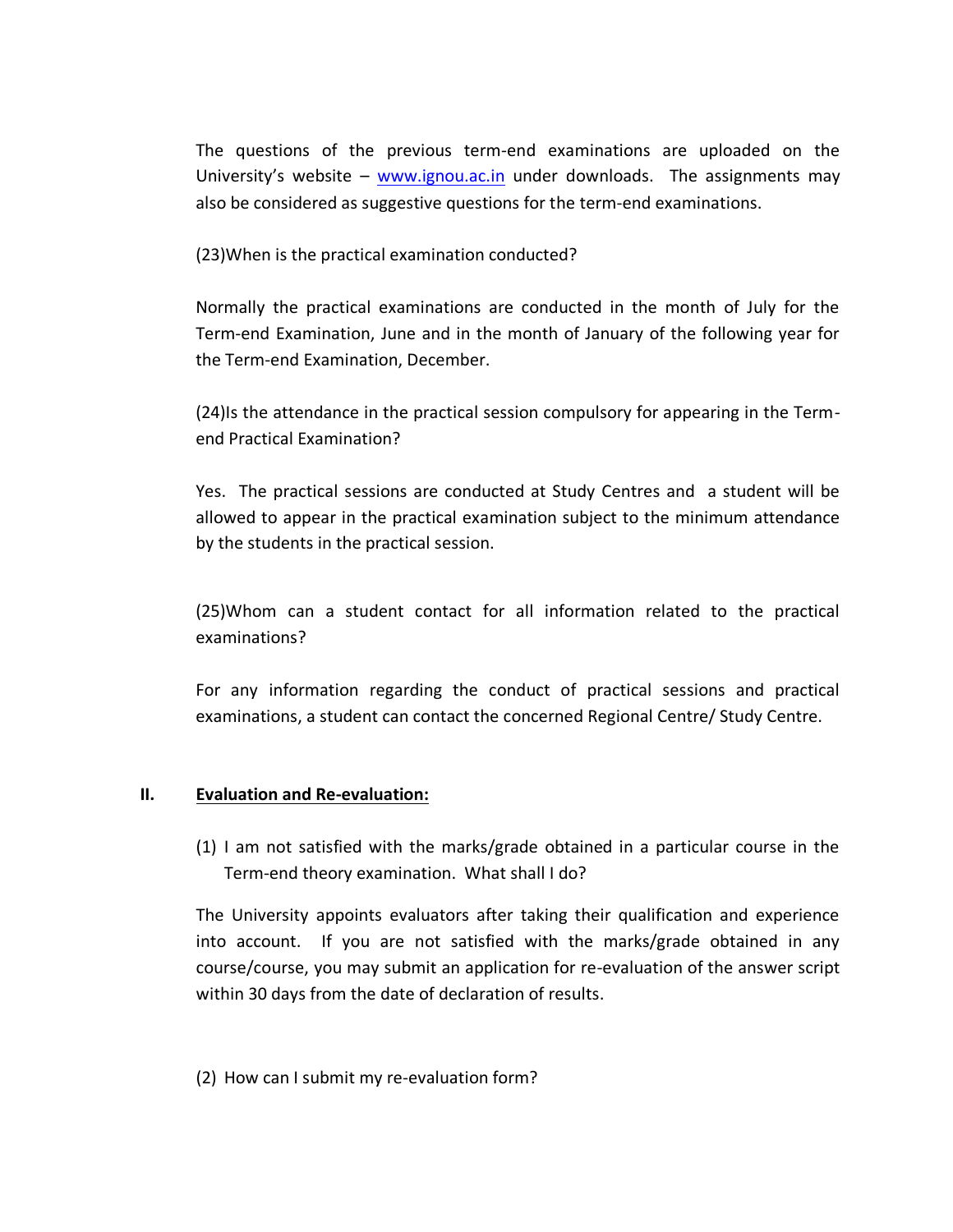The re-evaluation form is to be submitted online in the re-evaluation portal in the University's website [www.ignou.ac.in](http://www.ignou.ac.in/) within 30 days from the date of declaration of results along with a fee of Rs.750/- payable online through payment gateway with the help of c redit card/ debit card/ internet banking.

## (3) When can I expect my results after appearing in the term-end examinations?

Normally most of the results will be declared within 45 days from the last date of examination. The pending results will be declared as soon as possible and the results will be uploaded twice a week on the University's website.

### (4) When can I expect my result for re-evaluation?

There is no timeline framed for the declaration of results for re-evaluation. The same time frame of the original evaluation will apply for re-evaluation.

(5) I am not satisfied with the marks/grade obtained both in the original evaluation and re-evaluation. What can I do?

There is no provision for third evaluation in the rules of the University. However, if there is a vast difference in the marks/ grade awarded in the original evaluation and re-evaluation, the University may accept the application of the student for examining the case further.

(6) Does re-evaluation mean only checking the correctness of the total?

No. As the name suggests, the answer script will be again evaluated by a different evaluator. The answer script will be provided to the different evaluator after erasing every entry of the original marks/ grade. The second evaluator does not know what exact marks/ grade was awarded to each question.

(7) Can I have photocopy of my answer script? If so, what is the procedure to apply for the same?

Yes. You can have photocopy of your answer script. You can apply for the same in the re-evaluation portal on the University's website [www.ignou.ac.in](http://www.ignou.ac.in/) within 45 days from the date of declaration of results along with a fee of Rs.100/- payable online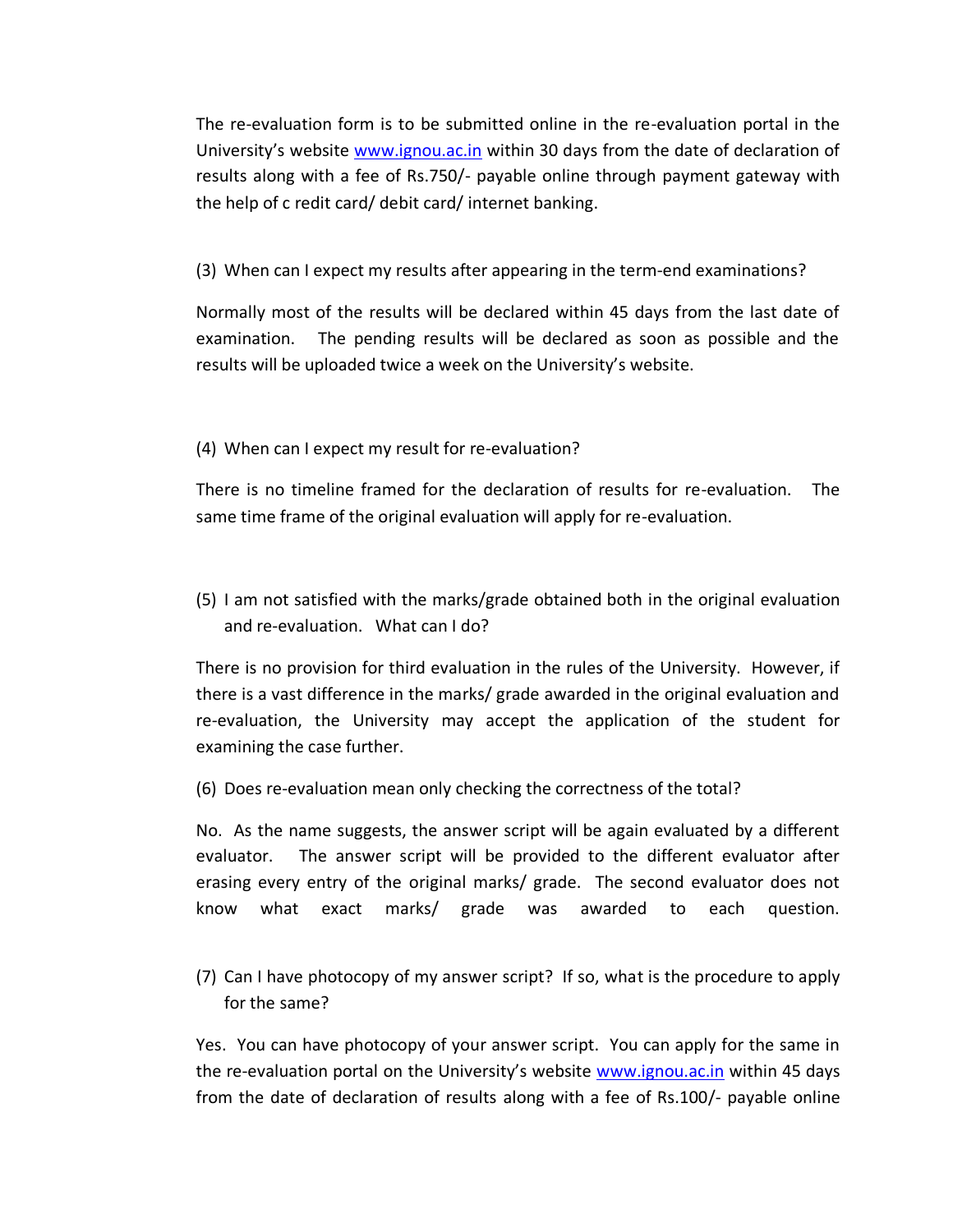through payment gateway with the help of credit card/ debit card/ internet banking. If you find any totaling error or any other factual error, you may submit an application to the Registrar, Student Evaluation Division, Block No.12, IGNOU, Maidan Garhi, New Delhi 110068. The same will be examined for further action.

(8) After re-evaluation, if I get lower scores than in the original evaluation, which score will be valid?

The original score will be retained. Whichever is the higher score, the same will be updated in the grade card status/ final statement of marks/ final grade card.

(9) When I saw the results, I have found that I have been booked under unfair means and my results have not been declared, whereas I am innocent. What can I do?

In case you are booked under unfair means, the matter will be placed before the Examination Discipline Committee of the University and the decision of the Committee will be informed to you. In case, if you are not satisfied with the decision, you may submit an application in writing to the Vice-Chancellor within a month from the date of the communication of the information/ uploading of the information on the University's decision.

### **III. Assignment:**

(1) Is submission of Assignments compulsory? Is there any minimum marks/grades applicable to Assignments?

Yes. Submission of Assignments is compulsory in all Programmes except CPLT. The minimum marks/ grade prescribed for the term-end theory examination in the Programme is applicable to the Assignments also. To successfully complete a course, the student should obtain minimum pass marks/grade in the Assignment.

(2) Where can a student get the assignment question paper?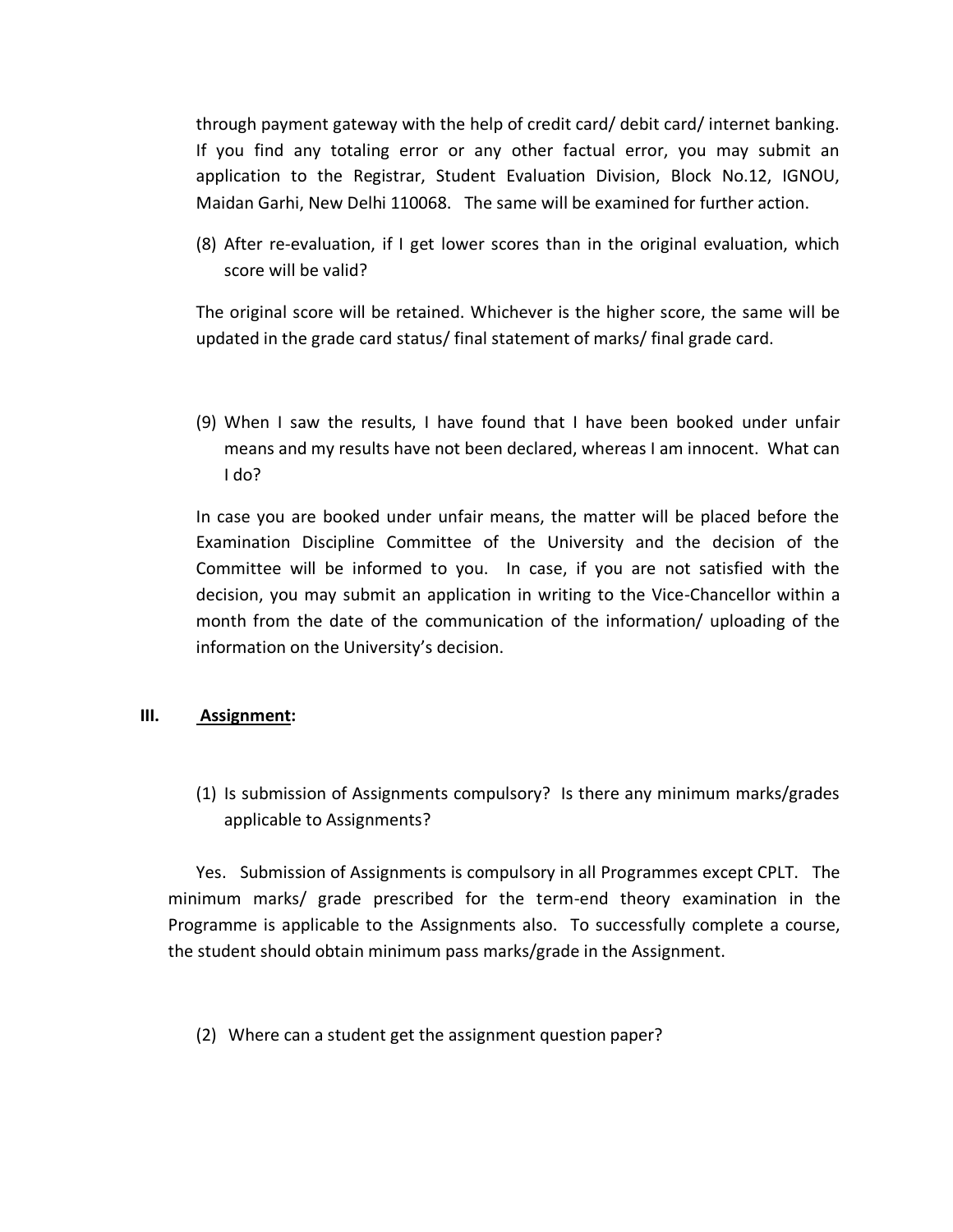The University uploads the Assignment question paper on the University's website [www.ignou.ac.in](http://www.ignou.ac.in/) in student zone under downloads.

(3) What is the mode of submission of Assignments compulsory and where should a student submit the Assignments?

The submission of Assignment is in student's hand writing in physical copy and to be submitted in the concerned Study Centre. The University has facilitated the students to submit soft copy of the Assignments through email to the concerned study centres from the Term-end Examination, June 2020 in addition to the existing mode of physical submission. The email ids of the concerned study centres are available in the regional websites of the University. There is another mode of submission of Assignments by uploading in the google link provided in the regional websites. The students are advised to go through the regional websites frequently for the latest updates regarding submission of Assignments.

(4) Whom to contact if a student does not get Assignment Question Papers?

In case of non-availability of Assignment Question Paper, a student can contact concerned School of Study.

(5) What is the last date for submission of Assignments?

Normally, the last date for submission of Assignments is  $31<sup>st</sup>$  March for the Term-end Examination, June and 30th September for the Term-end Examination, December. If any extension of the last date takes place, the same is notified on the University's website.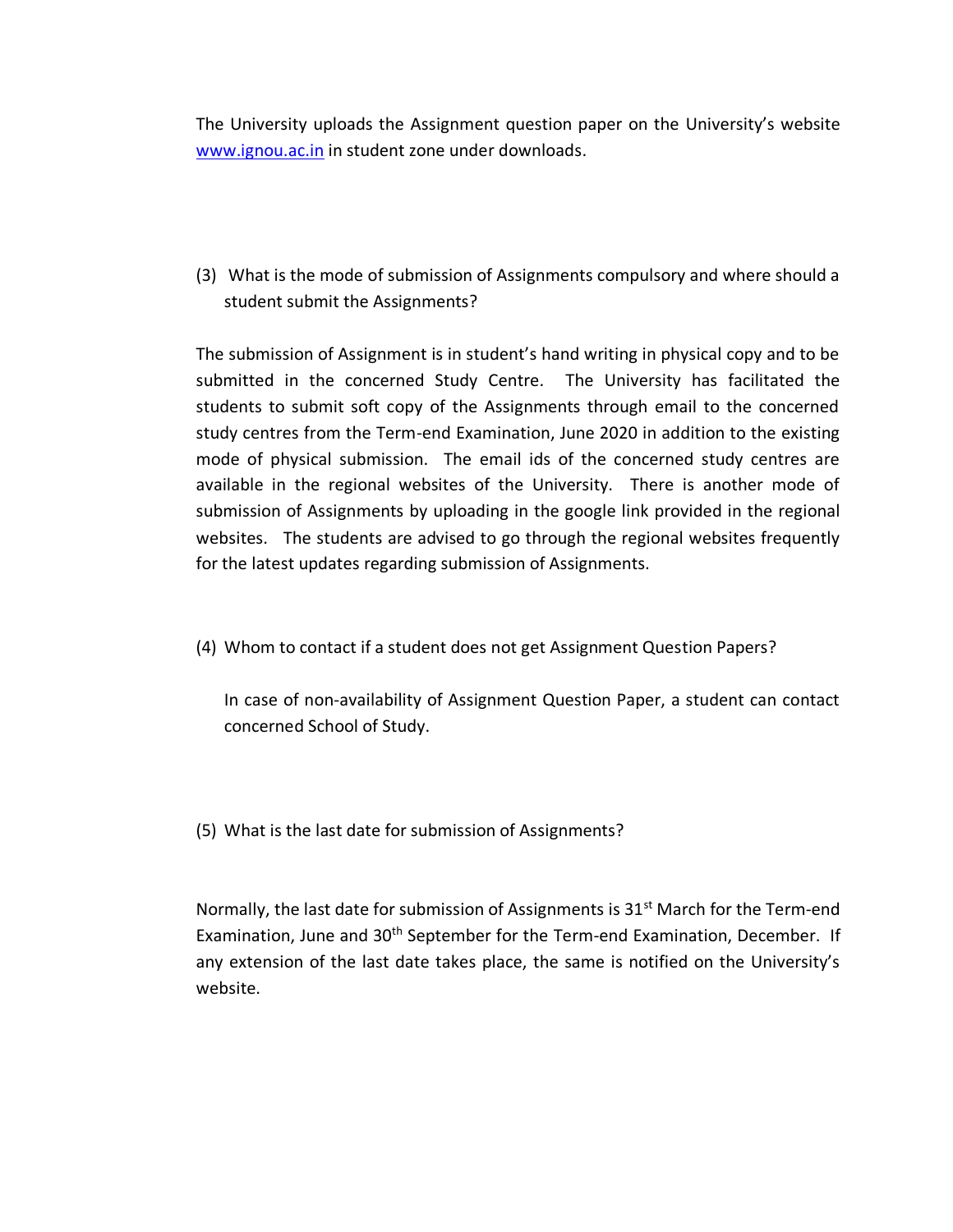(6) Is there a provision for re-evaluation of Assignments?

No. There is no provision for re-evaluation of Assignments except for factual errors such as totaling errors or non-evaluation of certain portion/question.

## (7) Are the evaluated script of assignment responses returned to the learners?

The learners get to know their results and also the comments made by the evaluators in their assignments. The learner is supposed to prepare himself/ herself on the basis of the comments provided by the evaluators. The learner can collect the evaluated assignment from the study centre within reasonable time in case of hard copy.

# **IV. Project Report, Dissertation, Field Work Journal (Practicum), Internship, etc.**

(1) What is the procedure to prepare a Project Report?

There is a Project Guide issued along with the Study Materials. The student should follow the instructions and guidelines carefully for the preparation of the Project Report. The Project Guide provides the details of all the components required to be completed.

(2) What is the mode of submission of Project Report and where should a student submit the Project Report?

The physical submission of Project Report in hard copy is to be made at Student Evaluation Division (SED), IGNOU Headquarters/ Regional Centres/ Study Centres as the case may be. However, the University has facilitated the students to upload soft copy of the Project Reports, Dissertation, Field Work Journal (Practicum), Internship, etc. on the online software provided by the University on the University's website. The students are advised to go through the IGNOU websites frequently for the latest updates regarding submission of Project Reports, Dissertation, Field Work Journal (Practum), Internship, etc.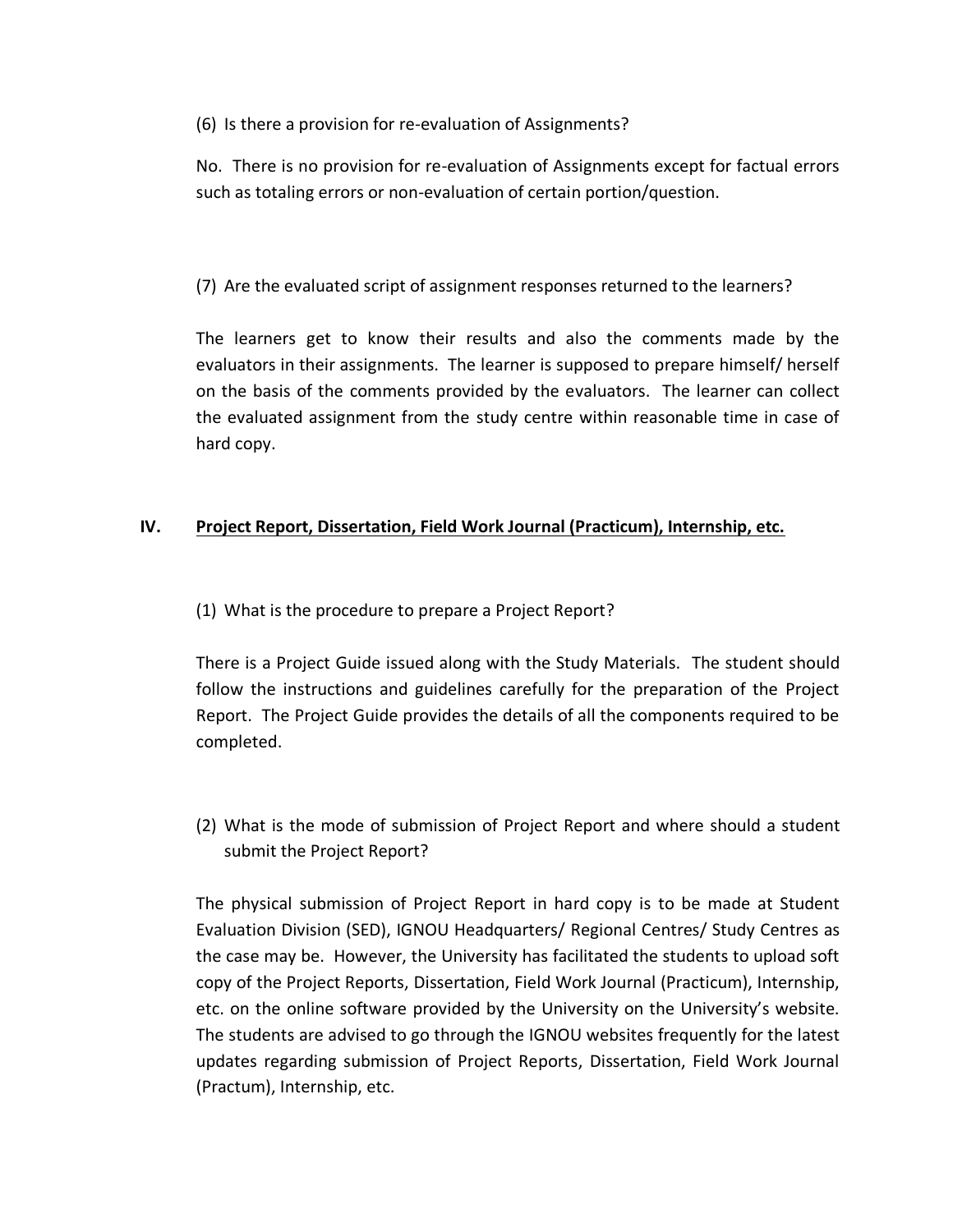(3) What is the minimum duration for any Internship?

The minimum duration of the Internship varies from Programme to Programme and the same is provided in the Programme Guide of the concerned Programme.

(4) Is a Project is guided or unguided?

Some Projects are guilded. Some other Projects are unguided. The Programme Guide of particular programme provides the details regarding whether a Project is guided or not.

(5) Is there any separate fee to be paid along with the submission of the Project Report, Dissertation, Field Work Journal (Practicum), Internship, etc.?

There is no separate fee to be paid along with the submission of the Project Report, Dissertation, Field Work Journal (Practicum), Internship, etc. However, if a student fails to get the minimum pass marks/grade in the above components, he/she is required to resubmit the same. At that time, pro-rata fee is to be paid along with the re-submitted project.

(6) What is the last date for submission of Project Reports, Dissertation, File Work Journal (Practicum), Internship, etc.?

Normally, the last date for submission of Project Reports, Dissertation, File Work Journal (Practicum), Internship, etc. is  $31<sup>st</sup>$  May for the Term-end Examination, June and 30<sup>th</sup> November for the Term-end Examination, December. If any extension of the last date takes place, the same is notified on the University's website.

### **(V Declaration of Results and Issue of Statement of Marks/ Grade Cards:**

(1) When are the University results declared?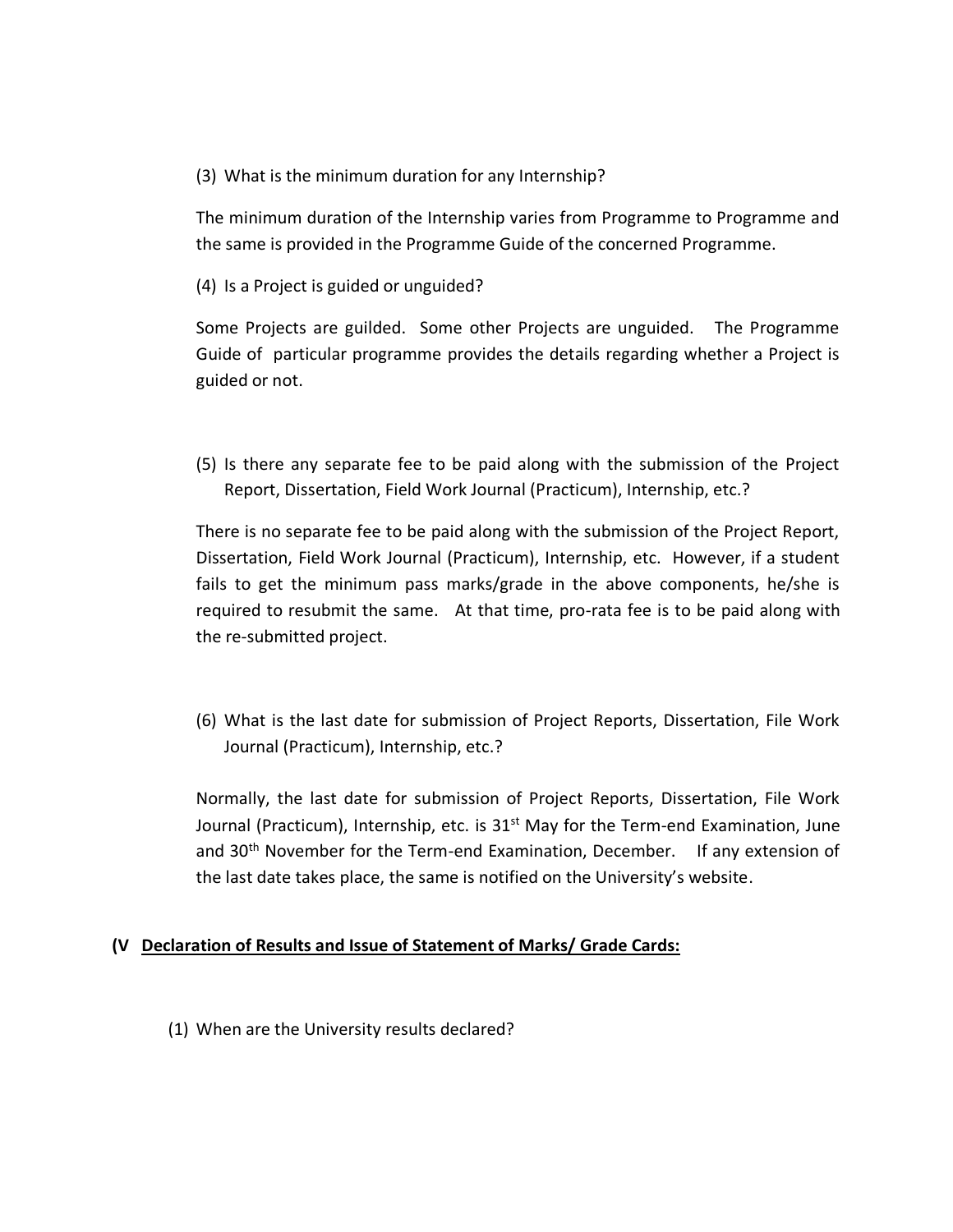The University starts declaring the results in 30 days from the last date of the term-end examinations. However, most of the results are declared within 45 days from the last date of the term-end examinations.

(2) What is the mode of declaration of results?

The results are uploaded on the University's website – [www.ignou.ac.in](http://www.ignou.ac.in/) – Student Zone/Results/Term-end. The date of declaration of results is also mentioned against the marks/grades.

(3)Is there a provision for re-evaluation of answer script/ practical examination answer script, assignment, project report, etc.?

There is a provision for re-evaluation of answer scripts of Term-end (Theory) Examination on payment of Rs.750/-. The submission of application for re-evaluation is online in the reevaluation portal on the University's website  $-$  [www.ignou.ac.in](http://www.ignou.ac.in/) and the payment is to be made through payment gateway with the help of debit card/ credit card/ internet banking at the time of online submission of reevaluation form. One should apply for the re-evaluation within 30 days from the declaration of results. However, there is no provision for reevaluation of practical examination answer script, assignment, project reports, etc.

(4)Can a student get a photocopy of his/her answer script?

Yes. A student can get a photocopy of his/her answer script on payment of Rs.100/ through payment gateway with the help of debit card/ credit card/ internet banking. The application form for obtaining photocopy of answer script is to be submitted online in the concerned portal on the University's website  $-$  [www.ignou.ac.in.](http://www.ignou.ac.in/) The payment of fee is to be made online at the time of submission of application form. One should apply for obtaining photocopy of answer scripts within 45 days from the date of declaration of results.

(5) Is there a provision for Early Declaration of Results?

There is a provision for early declaration of term-end examination results on payment of Rs.1000/- per course by way of a demand draft drawn in favour of IGNOU and payable at the city of the concerned Regional Evaluation Centre subject to the condition that the student has completed all other requirements such as Assignments, Practical Examination, Project Reports, and the Term-end Examination of the remaining courses.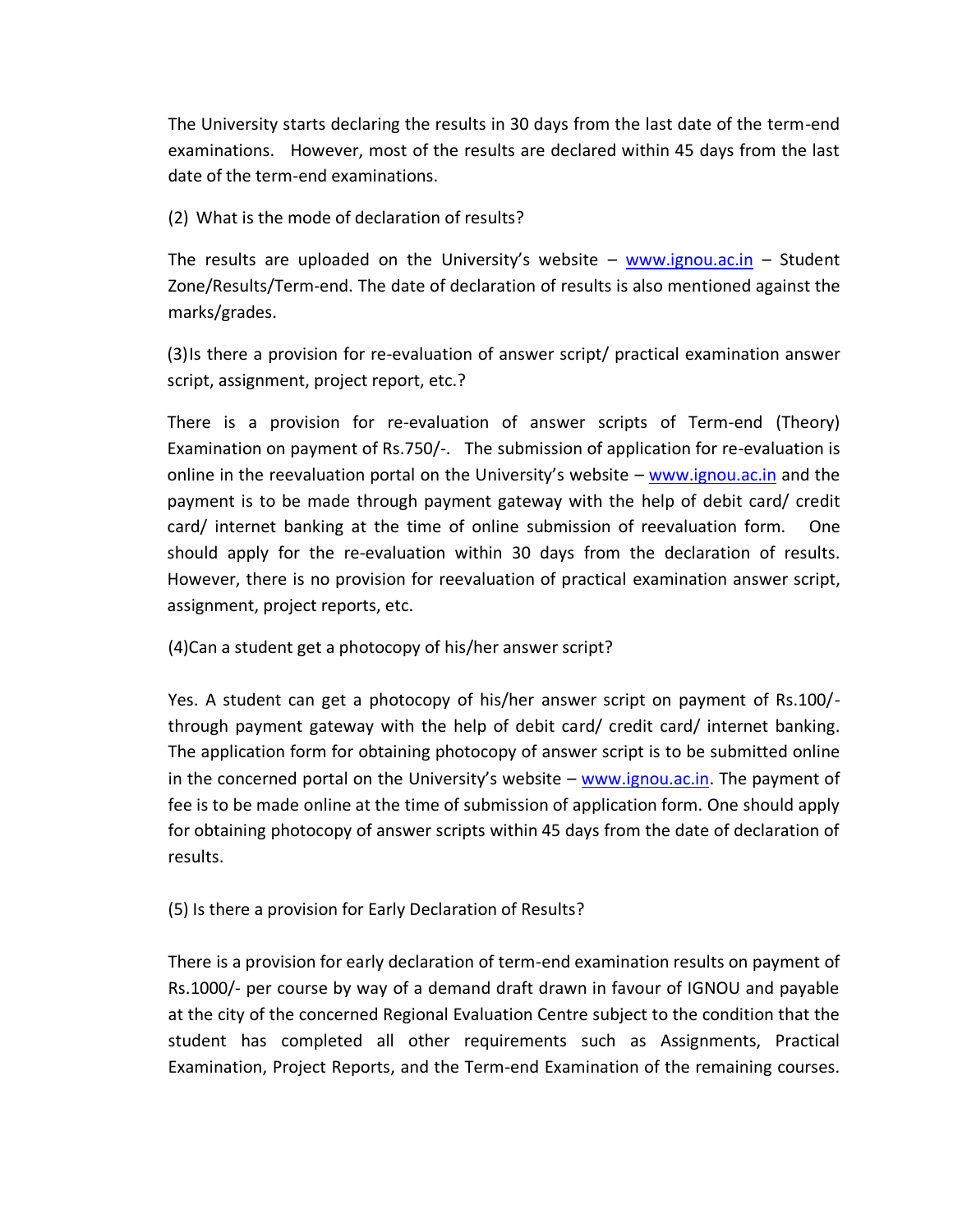It is also mandatory that the student should provide proof of necessity for the early declaration.

(6)When will the statement of marks/ grade cards be issued by the University?

The University will issue the statement of marks/ grade cards after the completion of programme within two to three weeks from the date of declaration of results of final component. The University does not issue yearwise/ semesterwise statement of marks/ grade cards, but issue a comprehensive statement of marks/ grade card after completion of the programme.

(7) Is there a provision for Improvement in Marks/ Division?

Yes. There is a provision of improvement of Marks/ Division in the case of a student is short of two per cent of marks to obtain Fiirst Division/ Second Division (i.e. 58.00% to 59.99% to 60.00% in case of First Division and 48.00% to 49.99% to 50% for Second Division) in both bachelor and master degree programmes. And the students who got 53.00% to 54.99% can go for improvement to obtain 55% in case of master degree programmes. The student will be allowed to appear for the courses equivalent to not more than 25% of the total credits. A student should apply for improvement within six months from the date of receipt of statement of marks/ grade card. The current fee for improvement is Rs.750/- per course by way of demand draft drawn in favour of IGNOU and payable at New Delhi. The application should be submitted to the Registrar, Student Evaluation Division, Block 12, IGNOU, Maidan Garhi, New Delhi 110068. This scheme of improvement is applicable only during the validity of the programme.

(8)Is there a provision for issue of duplicate statement of marks/grade card ?

Yes. There is a provision for issue of duplicate statement of marks/ grade card in case of loss/misplacement/damage. The application for duplicate statement of marks/ grade card is to be submitted along with a demand draft for Rs.200/- drawn in favour of IGNOU and payable at New Delhi. The application should be submitted to the Registrar, Student Evaluation Division, Block 12, IGNOU, Maidan Garhi, New Delhi 110068. demand draft drawn in favour of IGNOU and payable at New Delhi. The application should be submitted to the Registrar, Student Evaluation Division, Block 12, IGNOU, Maidan Garhi, New Delhi 110068. This scheme of improvement is applicable only during the validity of the programme.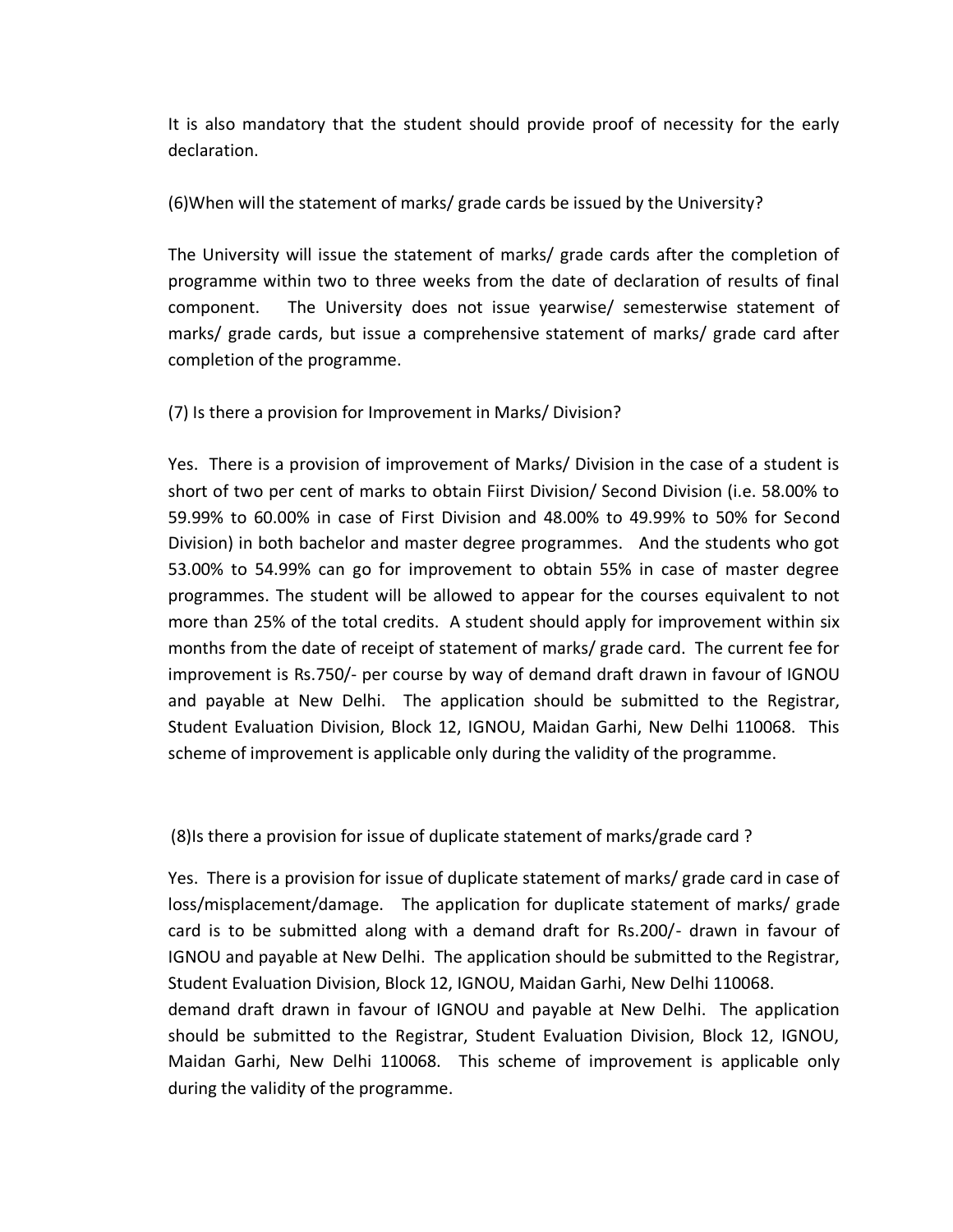## **(vi) Degree/Diploma/Certificates:**

(1)When is the Convocation of the University held? Do you send any invitation to the Awardees?

The Convocation of the University is usually held in the month of March/April every year covering the last two term-end examinations, excluding the immediate previous one. For example, the  $34<sup>th</sup>$  Convocation of the University was held on  $15<sup>th</sup>$  April 2021 which covered the students completed their programmes in the term-end examinations, December 2019 and June 2020. The convocation was held in virtual mode due to COVID-19 pandemic. However, the University normally invites all the Gold Medalists, Cash Awardees and M.Phil./Ph.D.students who are awarded the Degree to the IGNOU Headquarters.

(2)When will the Degree/ Diploma/ Certificate be sent to the students?

Regarding the convocation, the University notifies on the website  $-$  [www.ignou.ac.in](http://www.ignou.ac.in/) directing the students to submit application for obtaining the Degree/ Diploma/ Certificates. The students can apply online. In case, a student fails to apply online, he/she can submit the application in hard copy to the concerned Regional Centre along with the prescribed fees. The Degree/ Diploma/ Certificate is awarded to the eligible students on the day of convocation. The certificates are sent to the students by post by the respective regional centres within a couple of months from the date of convocation. The students are required to pay a fee of Rs.600/- towards convocation registration fee in case of Degree/ Diploma and Rs.200/- in case of Certificate Prorammes. The fee is to be paid either through online or by way of demand draft drawn in favour of IGNOU and payable at the city of the concerned Regional Centre.

(4) )Is there a provision for issue of duplicate Degree/ Diploma/ Certificate?

Yes. There is a provision for issue of duplicate Degree/ Diploma/ Certificate in case of loss/misplacement/damage. The application for duplicate Degree/ Diploma/ Certificate